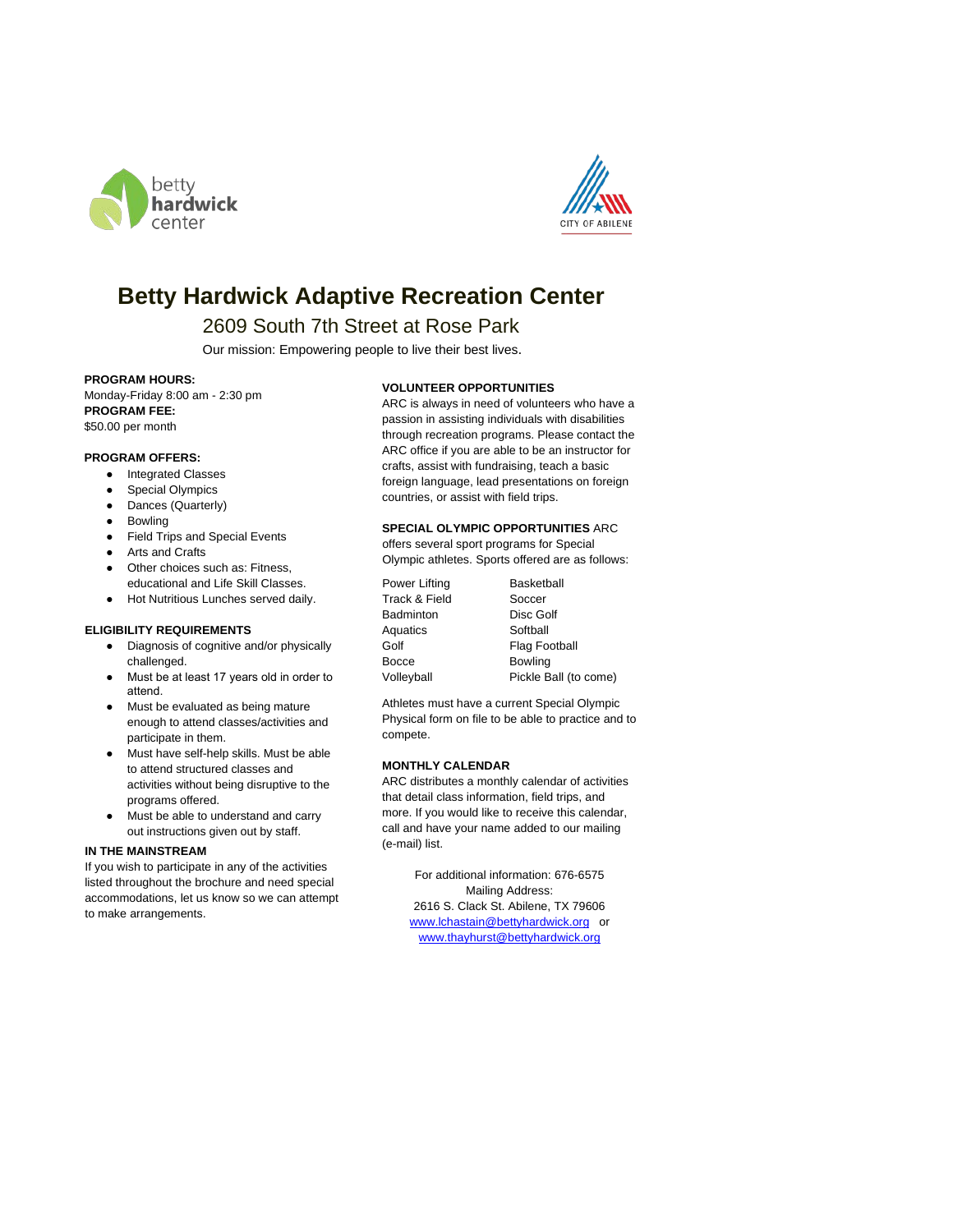## Parent, Provider, or Guardian complete this form and return to:

## **Betty Hardwick Adaptive Recreation Center Attn: Luann Chastain 2616 S. Clack St. Abilene, TX 79606 325-676-6575 fax: 325-670-5010**

## **Adaptive Recreation Center Participant Profile Form**

|                                              | Date___________________________________Email: __________________________________       |                     |          |
|----------------------------------------------|----------------------------------------------------------------------------------------|---------------------|----------|
|                                              |                                                                                        |                     |          |
| Last<br>Gender: U Male U Female U Non-Binary | First                                                                                  |                     | Middle   |
| Address Number - Street                      | City                                                                                   | State               | Zip Code |
|                                              | Telephone: ________________________________(Home) ______________________________(Cell) |                     |          |
|                                              |                                                                                        |                     |          |
|                                              |                                                                                        |                     |          |
| <b>Parent/Guardian Information</b>           |                                                                                        |                     |          |
|                                              | Name ___________________________________Email: _________________________________       |                     |          |
|                                              |                                                                                        |                     |          |
| Number<br>Street                             |                                                                                        | City State Zip Code |          |
|                                              | Telephone: _______________________________(Home) ______________________________(Cell)  |                     |          |
|                                              | ________________________________(Work) ________________________________(Other)         |                     |          |
|                                              |                                                                                        |                     |          |
|                                              |                                                                                        |                     |          |
| Street<br>Number                             | City                                                                                   | State               | Zip Code |
|                                              |                                                                                        |                     |          |
| Office                                       | Group Home                                                                             |                     | Cell     |
|                                              |                                                                                        |                     |          |
|                                              |                                                                                        |                     |          |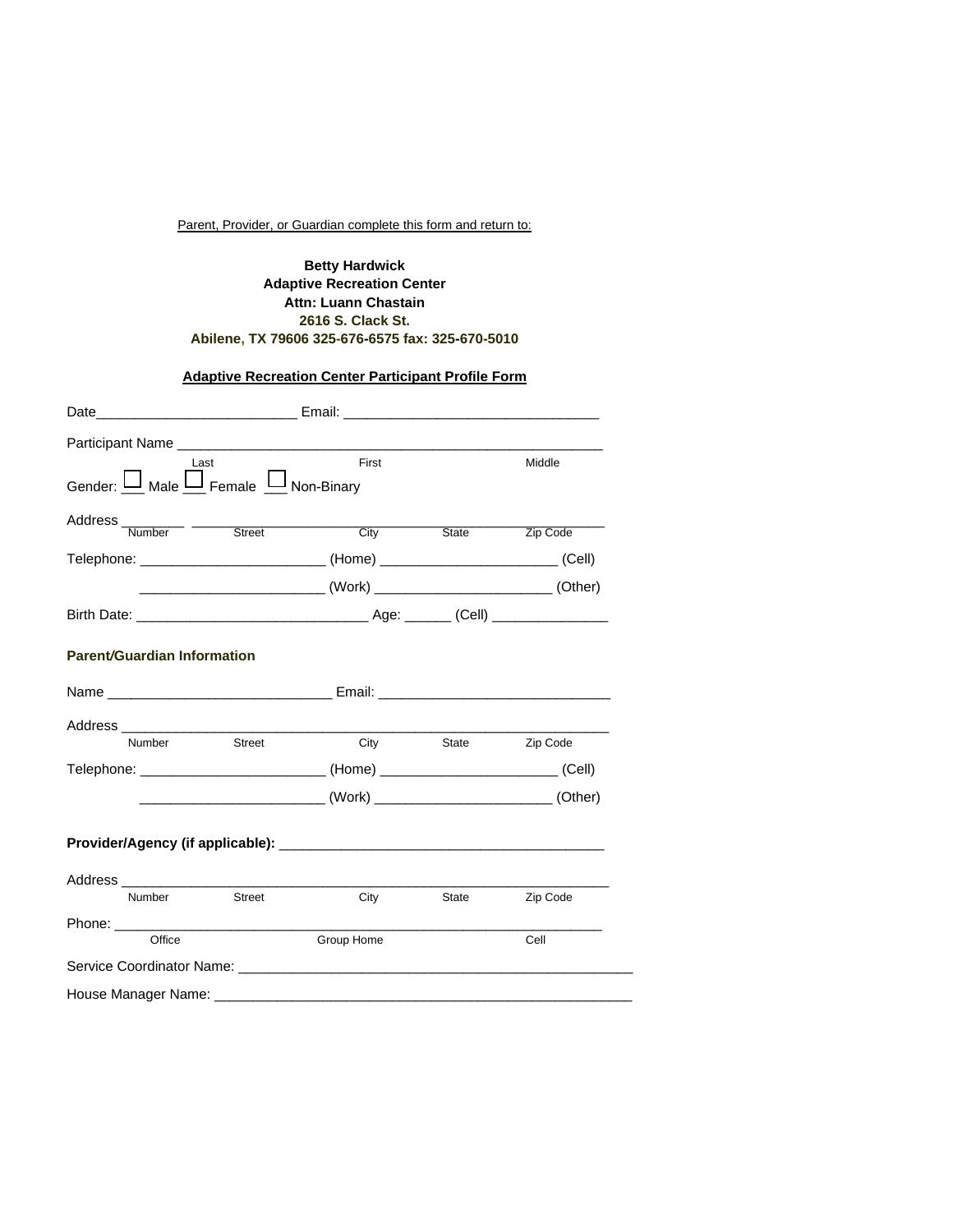|                                                                                                                                                                                                                                                                                                                                                                              | <b>EMERGENCY CONTACT INFORMATION</b>                                            |     |      |            |                |              |
|------------------------------------------------------------------------------------------------------------------------------------------------------------------------------------------------------------------------------------------------------------------------------------------------------------------------------------------------------------------------------|---------------------------------------------------------------------------------|-----|------|------------|----------------|--------------|
| In case of emergency: Name an individual to notify in the event parents, provider, or guardian<br>cannot be reached.                                                                                                                                                                                                                                                         |                                                                                 |     |      |            |                |              |
|                                                                                                                                                                                                                                                                                                                                                                              |                                                                                 |     |      |            |                |              |
| Address: Andreas Address Andrew March 1997                                                                                                                                                                                                                                                                                                                                   |                                                                                 |     |      |            |                |              |
| Number                                                                                                                                                                                                                                                                                                                                                                       | Street                                                                          |     | City | State      | Zip Code       |              |
| Telephone: ________________________________(Home) ______________________________(Cell)                                                                                                                                                                                                                                                                                       |                                                                                 |     |      |            |                |              |
|                                                                                                                                                                                                                                                                                                                                                                              | _________________________________(Work) ________________________________(Other) |     |      |            |                |              |
|                                                                                                                                                                                                                                                                                                                                                                              |                                                                                 |     |      |            |                |              |
| <b>Participant attends school?</b>                                                                                                                                                                                                                                                                                                                                           |                                                                                 |     |      |            |                |              |
| Is participant employed?                                                                                                                                                                                                                                                                                                                                                     |                                                                                 |     |      |            |                |              |
|                                                                                                                                                                                                                                                                                                                                                                              |                                                                                 |     |      |            |                |              |
| Participant's T-shirt size: (Please circle choice.)<br>s∣⊺<br>мI                                                                                                                                                                                                                                                                                                             | L                                                                               | XL□ | XXL□ | XXXL[      |                | <b>XXXXL</b> |
| The purpose of this questionnaire is to secure information from the participants in our program in order<br>to develop programs especially designed for the special needs of our participants. Responses to this<br>questionnaire will not prohibit anyone from participation in the programs. Please check the Following<br>Self-help Skills: (Please Answer All Questions) |                                                                                 |     |      |            |                |              |
|                                                                                                                                                                                                                                                                                                                                                                              |                                                                                 |     |      |            | N <sub>o</sub> |              |
|                                                                                                                                                                                                                                                                                                                                                                              |                                                                                 |     |      |            |                |              |
| Does participant Toilet independently?<br>Nes<br>Does participant Dress self? Does participant of the self of the self of the self of the self of the self of the self of the self of the self of the self of the self of the self of the self of the self of the self of the s                                                                                              |                                                                                 |     |      | Yes I      | No l           |              |
| Does participant Feed self? Does by a state of the self of the self of the self of the self of the self of the self of the self of the self of the self of the self of the self of the self of the self of the self of the sel                                                                                                                                               |                                                                                 |     |      | Yes        |                |              |
| Does participant Communicate basic needs? (If yes, how?)                                                                                                                                                                                                                                                                                                                     |                                                                                 |     |      | <b>Yes</b> | No l           |              |
|                                                                                                                                                                                                                                                                                                                                                                              |                                                                                 |     |      |            |                |              |
|                                                                                                                                                                                                                                                                                                                                                                              |                                                                                 |     |      | Yes $\Box$ | No L           |              |
| <b>Assistance Required:</b><br>with walking, such as crutches, braces, walker, etc.?<br>List type: __________________________________                                                                                                                                                                                                                                        |                                                                                 |     |      |            |                |              |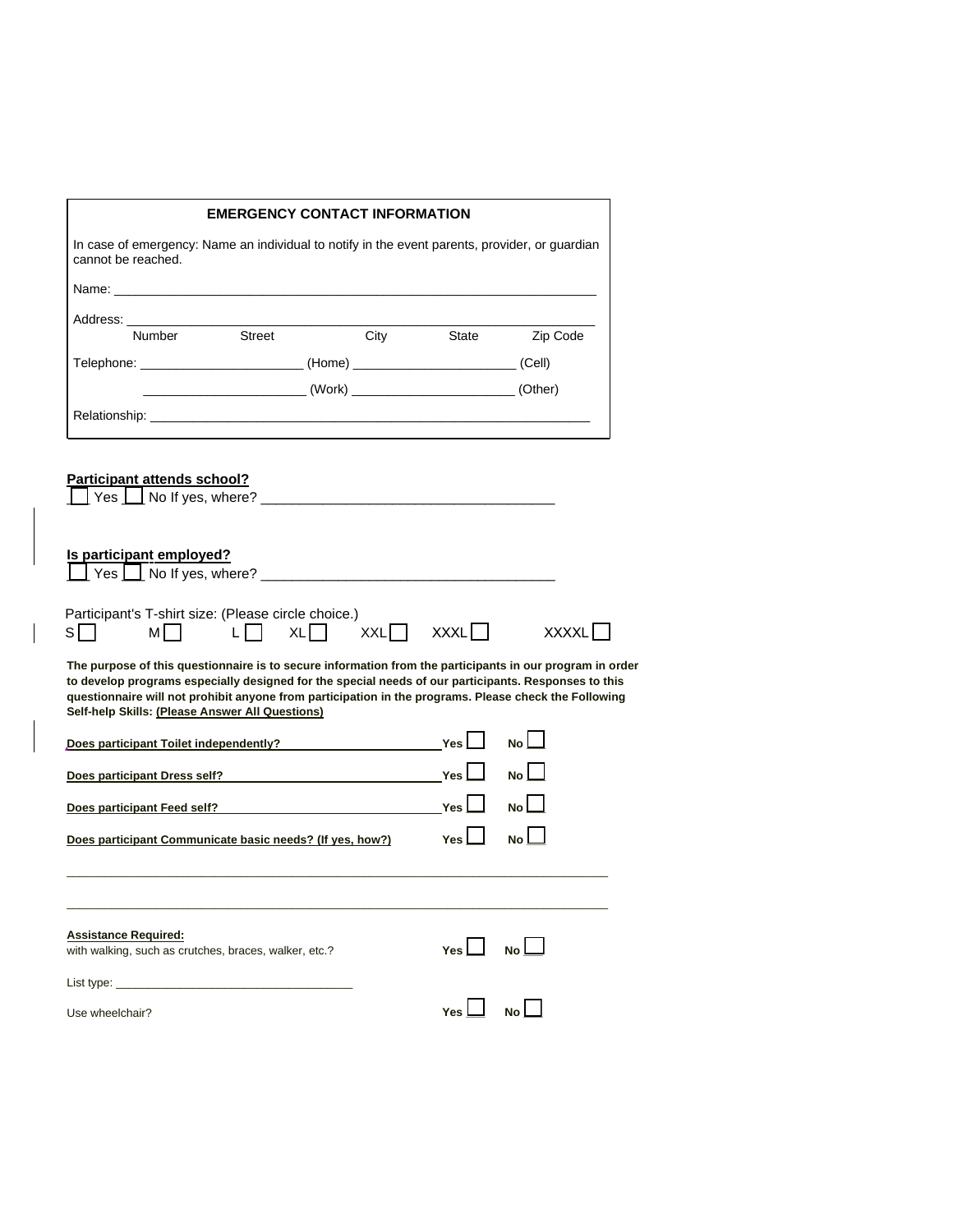| <b>Special Diets:</b> Diet restrictions? (If yes, please list.)       |    | Yes $\Box$ | No l        |
|-----------------------------------------------------------------------|----|------------|-------------|
| <u>1. ____________________________</u>                                |    |            |             |
| 3.                                                                    | 4. |            |             |
| *Bring prepared lunch if special accommodations needed.               |    |            |             |
| Food Allergies: (If yes, please list.)                                |    | Yes $\Box$ | No          |
| $1.$ $\blacksquare$                                                   | 2. |            |             |
|                                                                       |    |            |             |
| <b>Other Allergies:</b> (to insect bites?) (If yes, please list.)     |    | YesL       | No          |
|                                                                       |    |            |             |
|                                                                       |    |            |             |
| <b>Contagious or infectious condition:</b> (If yes, please list.)     |    | Yes $\Box$ | No          |
|                                                                       |    |            |             |
|                                                                       |    |            |             |
| <b>Medication:</b> (If yes, please list medication, time, and dosage) |    | Yes $\Box$ | $No$ $\Box$ |
|                                                                       |    |            |             |
|                                                                       |    |            |             |
|                                                                       |    |            |             |
|                                                                       |    |            |             |
| 5.                                                                    |    |            |             |
| 6.                                                                    |    |            |             |
|                                                                       |    |            |             |
|                                                                       |    |            |             |
|                                                                       |    |            |             |
|                                                                       |    |            |             |

(More space for listing medications on next page.)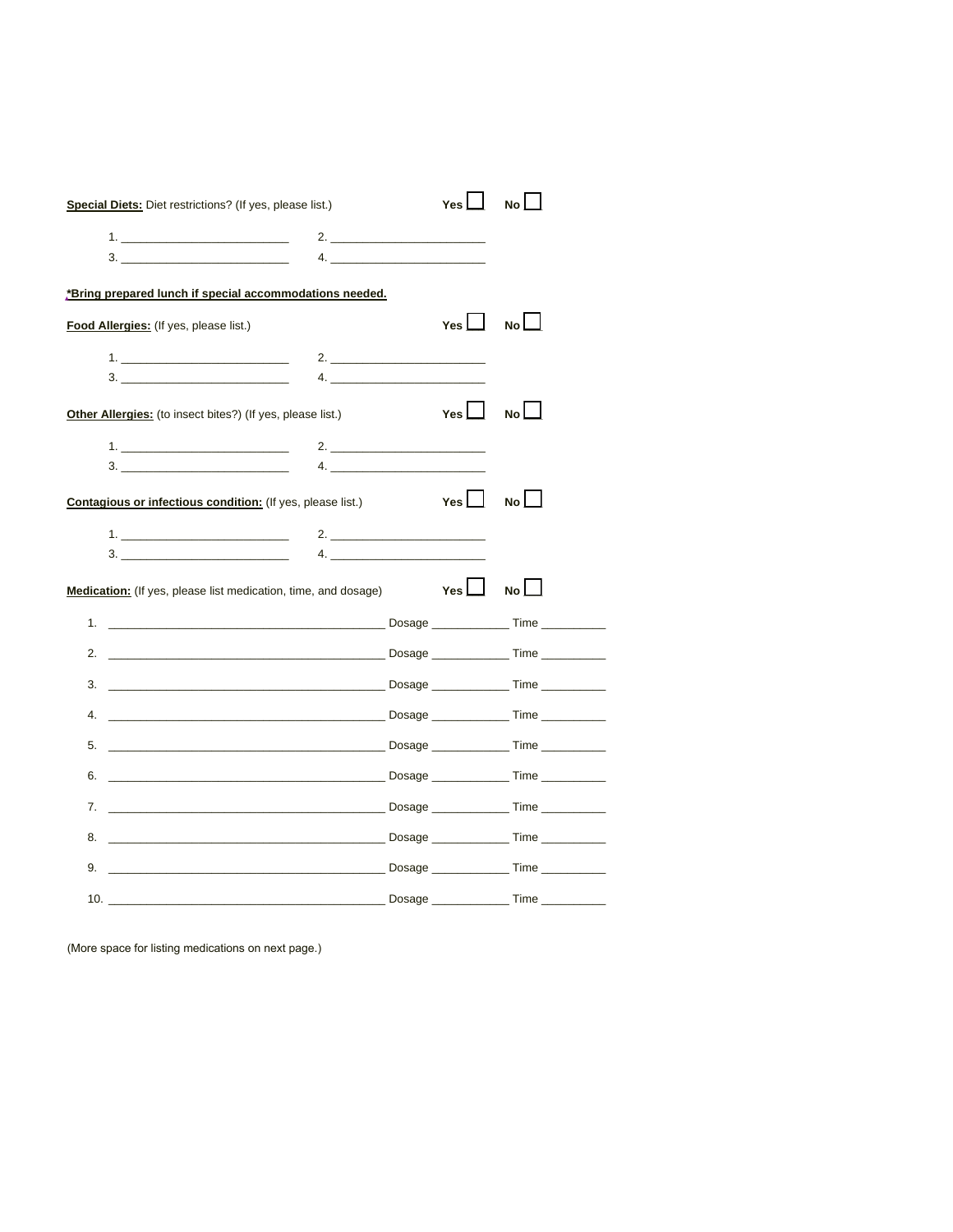Additional Medication: (If applicable, please list medication, time, and dosage)

| 1.<br><u> 1989 - Andrea Stadt Britain, amerikansk politiker (</u>                                                                                                                                                                                                                                                      |                      | Dosage _________________Time ____________                                                                           |
|------------------------------------------------------------------------------------------------------------------------------------------------------------------------------------------------------------------------------------------------------------------------------------------------------------------------|----------------------|---------------------------------------------------------------------------------------------------------------------|
| 2.                                                                                                                                                                                                                                                                                                                     |                      |                                                                                                                     |
| 3.<br><u> 1989 - Johann John Stein, markin fan it ferskearre fan it ferskearre fan it ferskearre fan it ferskearre fan i</u>                                                                                                                                                                                           |                      | Dosage _________________Time ____________                                                                           |
| 4.                                                                                                                                                                                                                                                                                                                     |                      |                                                                                                                     |
| 5.                                                                                                                                                                                                                                                                                                                     |                      |                                                                                                                     |
| 6.                                                                                                                                                                                                                                                                                                                     |                      |                                                                                                                     |
| 7.                                                                                                                                                                                                                                                                                                                     |                      |                                                                                                                     |
| 8.                                                                                                                                                                                                                                                                                                                     |                      |                                                                                                                     |
| 9.                                                                                                                                                                                                                                                                                                                     |                      |                                                                                                                     |
| 10. $\qquad \qquad$                                                                                                                                                                                                                                                                                                    |                      | Dosage ________________Time ____________                                                                            |
|                                                                                                                                                                                                                                                                                                                        |                      |                                                                                                                     |
| 12.                                                                                                                                                                                                                                                                                                                    |                      |                                                                                                                     |
| 13.                                                                                                                                                                                                                                                                                                                    | Dosage _____________ | Time                                                                                                                |
| 14.                                                                                                                                                                                                                                                                                                                    | Dosage ____________  | Time                                                                                                                |
| 15. $\frac{1}{2}$ $\frac{1}{2}$ $\frac{1}{2}$ $\frac{1}{2}$ $\frac{1}{2}$ $\frac{1}{2}$ $\frac{1}{2}$ $\frac{1}{2}$ $\frac{1}{2}$ $\frac{1}{2}$ $\frac{1}{2}$ $\frac{1}{2}$ $\frac{1}{2}$ $\frac{1}{2}$ $\frac{1}{2}$ $\frac{1}{2}$ $\frac{1}{2}$ $\frac{1}{2}$ $\frac{1}{2}$ $\frac{1}{2}$ $\frac{1}{2}$ $\frac{1}{2$ |                      |                                                                                                                     |
|                                                                                                                                                                                                                                                                                                                        |                      |                                                                                                                     |
|                                                                                                                                                                                                                                                                                                                        | Dosage               | Time                                                                                                                |
| 18.                                                                                                                                                                                                                                                                                                                    |                      |                                                                                                                     |
| 19.                                                                                                                                                                                                                                                                                                                    |                      |                                                                                                                     |
|                                                                                                                                                                                                                                                                                                                        |                      |                                                                                                                     |
| 21.                                                                                                                                                                                                                                                                                                                    | Dosage               | Time                                                                                                                |
| 22.                                                                                                                                                                                                                                                                                                                    |                      | Dosage Time                                                                                                         |
| 23.                                                                                                                                                                                                                                                                                                                    | Dosage ____________  | <b>Time</b>                                                                                                         |
|                                                                                                                                                                                                                                                                                                                        |                      |                                                                                                                     |
|                                                                                                                                                                                                                                                                                                                        |                      |                                                                                                                     |
|                                                                                                                                                                                                                                                                                                                        |                      |                                                                                                                     |
| 27. Contract of the contract of the contract of the Dosage Contract of Time                                                                                                                                                                                                                                            |                      |                                                                                                                     |
|                                                                                                                                                                                                                                                                                                                        |                      |                                                                                                                     |
|                                                                                                                                                                                                                                                                                                                        |                      |                                                                                                                     |
|                                                                                                                                                                                                                                                                                                                        |                      |                                                                                                                     |
|                                                                                                                                                                                                                                                                                                                        |                      |                                                                                                                     |
| Medication Side Effects: (If yes, please list.)                                                                                                                                                                                                                                                                        |                      | Yes $\Box$ No $\Box$                                                                                                |
| 2. $\sim$ 2.                                                                                                                                                                                                                                                                                                           | 3.<br>4.             | <u>and the control of the control of the control of the control of the control of the control of the control of</u> |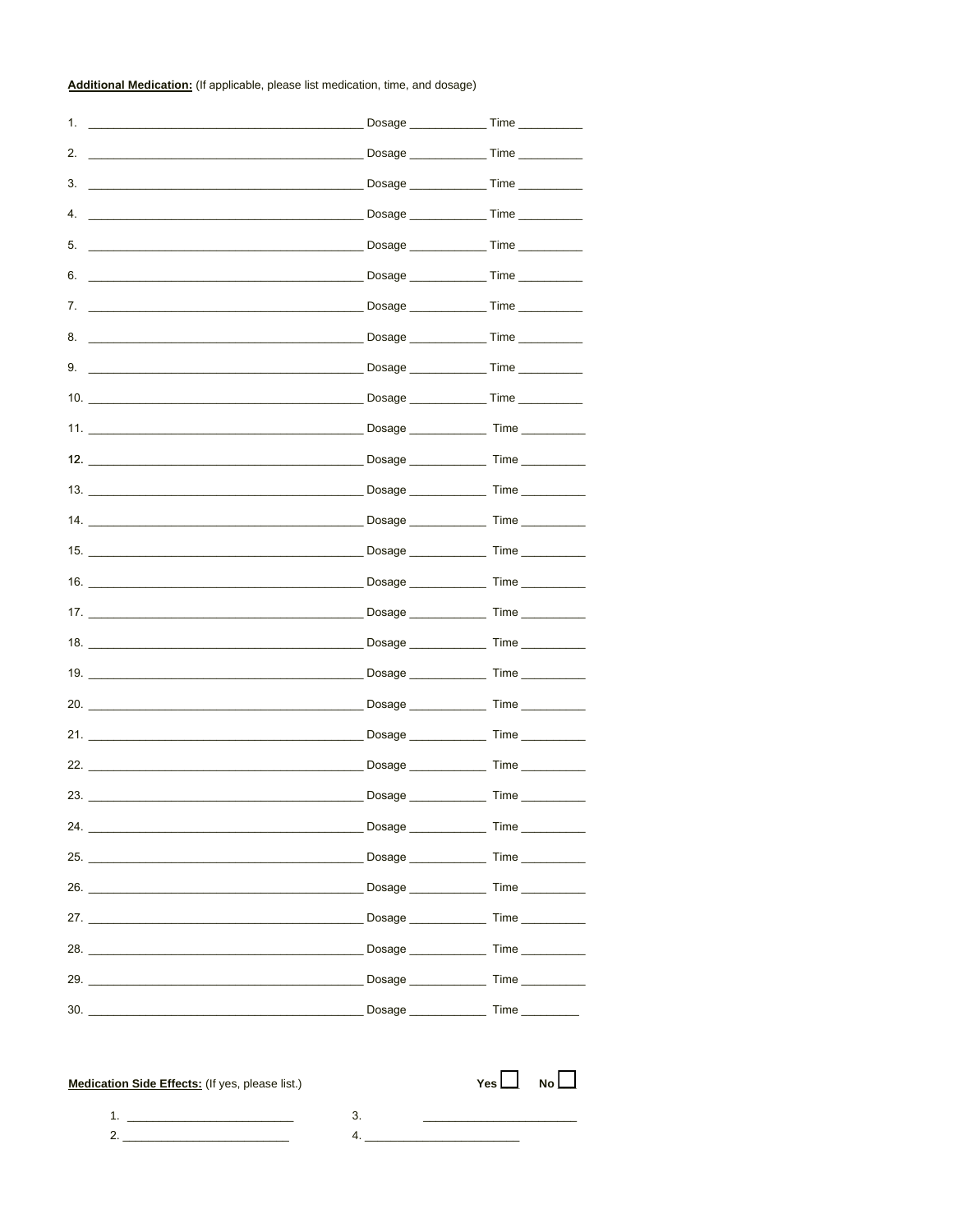| Allergies to medications: (If yes, please list.)                                                                            |    | Yes | No |
|-----------------------------------------------------------------------------------------------------------------------------|----|-----|----|
| <u>1. _______________________________</u>                                                                                   | 2. |     |    |
| $\begin{tabular}{c} 3. \end{tabular}$                                                                                       |    |     |    |
| History of Seizures: (If yes, list what type and date of last seizure.) Yes   No                                            |    |     |    |
|                                                                                                                             |    |     |    |
|                                                                                                                             |    |     |    |
|                                                                                                                             |    |     |    |
|                                                                                                                             |    |     |    |
| Type of disability:                                                                                                         |    |     |    |
|                                                                                                                             |    |     |    |
|                                                                                                                             |    |     |    |
|                                                                                                                             |    |     |    |
|                                                                                                                             |    |     |    |
| Specific information about the disability:                                                                                  |    |     |    |
|                                                                                                                             |    |     |    |
|                                                                                                                             |    |     |    |
|                                                                                                                             |    |     |    |
|                                                                                                                             |    |     |    |
| Behavior Management: To better serve your needs, list challenges our ARC staff should be aware of:                          |    |     |    |
|                                                                                                                             |    |     |    |
|                                                                                                                             |    |     |    |
| <u> 1989 - John Harry Harry Harry Harry Harry Harry Harry Harry Harry Harry Harry Harry Harry Harry Harry Harry H</u>       |    |     |    |
|                                                                                                                             |    |     |    |
| Describe any actions, noises and/or environmental factors that might trigger a behavioral challenge for<br>the participant: |    |     |    |
|                                                                                                                             |    |     |    |
|                                                                                                                             |    |     |    |
|                                                                                                                             |    |     |    |
|                                                                                                                             |    |     |    |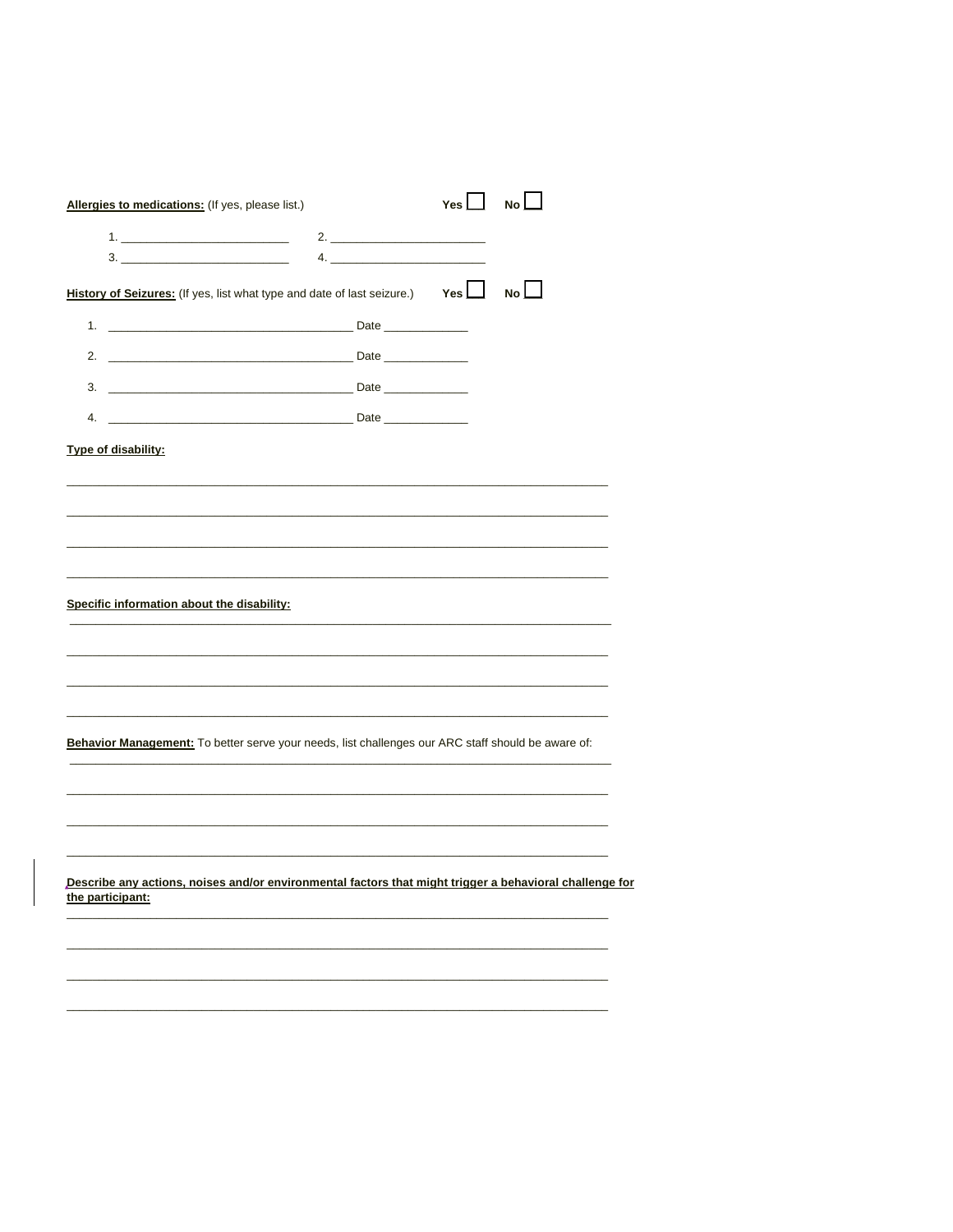| Describe any signs, that your participant may exhibit, that could assist staff, in redirecting impending<br>behavior: |       |                |
|-----------------------------------------------------------------------------------------------------------------------|-------|----------------|
|                                                                                                                       |       |                |
|                                                                                                                       |       |                |
|                                                                                                                       |       |                |
| <b>List fears or dislikes:</b>                                                                                        |       |                |
|                                                                                                                       |       |                |
| <u> 1989 - Johann Harry Harry Harry Harry Harry Harry Harry Harry Harry Harry Harry Harry Harry Harry Harry Harry</u> |       |                |
| Physical limitations or restrictions on the participant's activities: Yes $\Box$ No $\Box$                            |       |                |
|                                                                                                                       |       |                |
| Medical/hospital insurance:                                                                                           | Yes l | N <sub>O</sub> |
|                                                                                                                       |       |                |

**(This information will expedite treatment of the participant should it become necessary, in case of an emergency.)**

## **RELEASES FOR ADAPTIVE RECREATION**

I realize that acceptance of the applicant in the Betty Hardwick Adaptive Recreation Center Program is dependent upon ability to conform to the rules and regulations. In the event, the applicant cannot perform in accordance with such rules h*e/*she may be suspended from the program.

I hereby release Betty Hardwick Center, its officers, members, staff, agents from any liability or responsibility; other than exercising ordinary care in the mental or physical condition of the applicant.

Agreement for services is made with informed consent and as such consent may be revoked and services discontinued at any time.

\_\_\_\_\_\_\_\_\_\_\_\_\_\_\_\_\_\_\_\_\_\_\_\_\_\_\_\_\_\_\_\_\_\_ \_\_\_\_\_\_\_\_\_\_\_\_\_\_\_\_\_\_\_\_\_\_\_\_\_\_\_\_\_\_\_\_\_\_\_

\_\_\_\_\_\_\_\_\_\_\_\_\_\_\_\_\_\_\_\_\_\_\_\_\_\_\_\_\_\_\_\_\_\_ \_\_\_\_\_\_\_\_\_\_\_\_\_\_\_\_\_\_\_\_\_\_\_\_\_\_\_\_\_\_\_\_\_\_\_

Name (Print) (Date) Signature (Date)

Parent, Guardian, Agency Representative Signature Signature (Date)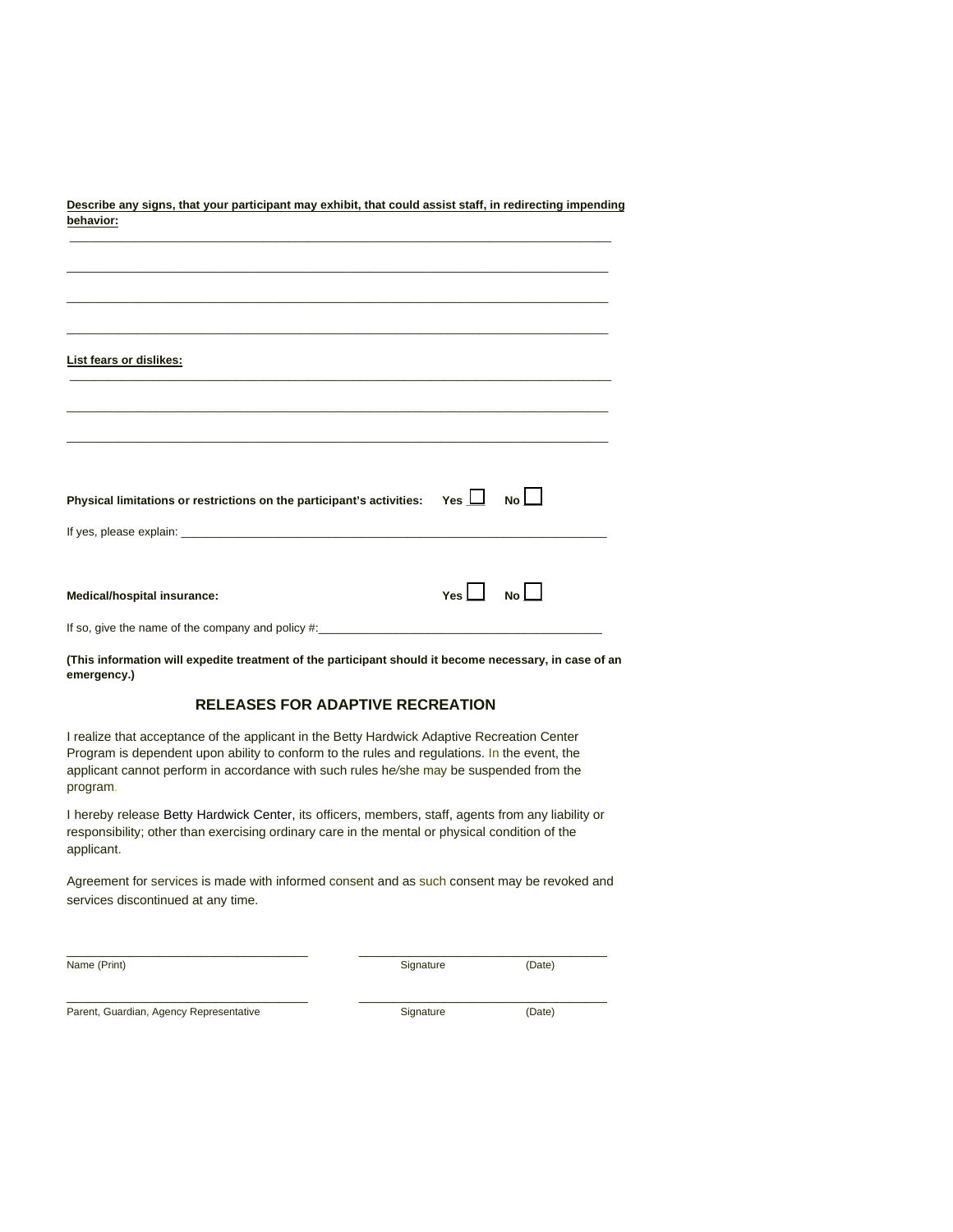## **EMERGENCY MEDICAL RELEASE**

In case of a medical emergency, I understand that every effort will be made to contact parent, guardian, or provider of the participant. In the event that I or my preferred doctor **(doctor's name & phone)** \_\_\_\_\_\_\_\_\_\_\_\_\_\_\_\_\_\_\_\_\_\_\_\_\_\_\_\_\_\_\_\_\_\_\_\_\_\_\_\_\_\_\_\_\_ cannot be reached, I hereby give permission for \_\_\_\_\_\_\_\_\_\_\_\_\_\_\_\_\_\_\_\_\_\_\_\_\_\_\_\_\_\_ **(participant's name)** to be transported to the nearest hospital and authorize the hospital **(hospital preference)** 

\_\_\_\_\_\_\_\_\_\_\_\_\_\_\_\_\_\_\_\_\_\_\_\_\_\_\_\_\_\_ \_\_\_\_\_\_\_\_\_\_\_\_\_\_\_\_\_\_\_\_\_\_\_\_\_\_\_\_\_

\_\_\_\_\_\_\_\_\_\_\_\_\_\_\_\_\_\_\_\_\_\_\_\_\_\_\_\_\_\_ \_\_\_\_\_\_\_\_\_\_\_\_\_\_\_\_\_\_\_\_\_\_\_\_\_\_\_\_\_

\_\_\_\_\_\_\_\_\_\_\_\_\_\_\_\_\_\_\_\_\_\_\_\_\_\_\_\_\_\_\_\_\_\_\_ for immediate treatment.

Parent, Guardian, Provider signature **Example 2018** Witness signature

\_\_\_\_\_\_\_\_\_\_\_\_\_\_\_\_\_\_\_\_\_\_\_\_\_\_\_\_\_\_ \_\_\_\_\_\_\_\_\_\_\_\_\_\_\_\_\_\_\_\_\_\_\_\_\_\_\_\_\_ printed name printed name

Participant's signature date date date

#### **BETTY HARDWICK CENTER ADULT CLIENT CONSENT AND RELEASE**

I, **will be participating in the swimming activities** at\_\_\_\_\_\_\_\_\_\_\_\_\_\_\_\_\_\_\_\_\_\_\_\_\_\_\_\_\_ in conjunction with my treatment at the BETTY HARDWICK Center (the Center) voluntarily upon my own decision to do so. I am in good physical health and my physical health will not prevent me from participating in this activity. *If requested to do so, I have provided to the Center, a physicians release stating that I am in good health and may participate in this activity.* 

The Center staff is providing the opportunity to participate in the activities organized by Center staff, and I am willing to participate at my own risk. The Center is not responsible for any injury to me while participating in any/all activities, including but not limited to utilizing the exercise/weight room.

In consideration for providing access to this activity and allowing me to participate in it, I agree that I will not hold the Center or Center staff responsible if I am injured while participating in these activities.

The Center staff has explained the meaning of this document and I have had the opportunity to ask any questions and be provided answers and/or clarification. By signing this Consent and Release, I acknowledge that I have read, understand and agree to the above statements.

 $\_$  , and the set of the set of the set of the set of the set of the set of the set of the set of the set of the set of the set of the set of the set of the set of the set of the set of the set of the set of the set of th

\_\_\_\_\_\_\_\_\_\_\_\_\_\_\_\_\_\_\_\_\_\_\_\_\_\_\_\_\_\_\_\_\_\_\_\_\_\_\_\_\_\_ \_\_\_\_\_\_\_\_\_\_\_\_\_\_\_\_\_\_

Signed Date **Date of the Contract of Contract Contract of Contract Oriental Date** 

Printed Name

\_\_\_\_\_\_\_\_\_\_\_\_\_\_\_\_\_\_\_\_\_\_\_\_\_\_\_\_\_\_\_\_\_\_\_\_\_\_\_\_\_\_

\_\_\_\_\_\_\_\_\_\_\_\_\_\_\_\_\_\_\_\_\_\_\_\_\_\_\_\_\_\_\_\_\_\_\_\_\_\_\_\_\_\_

Witness **Date** 

Printed Name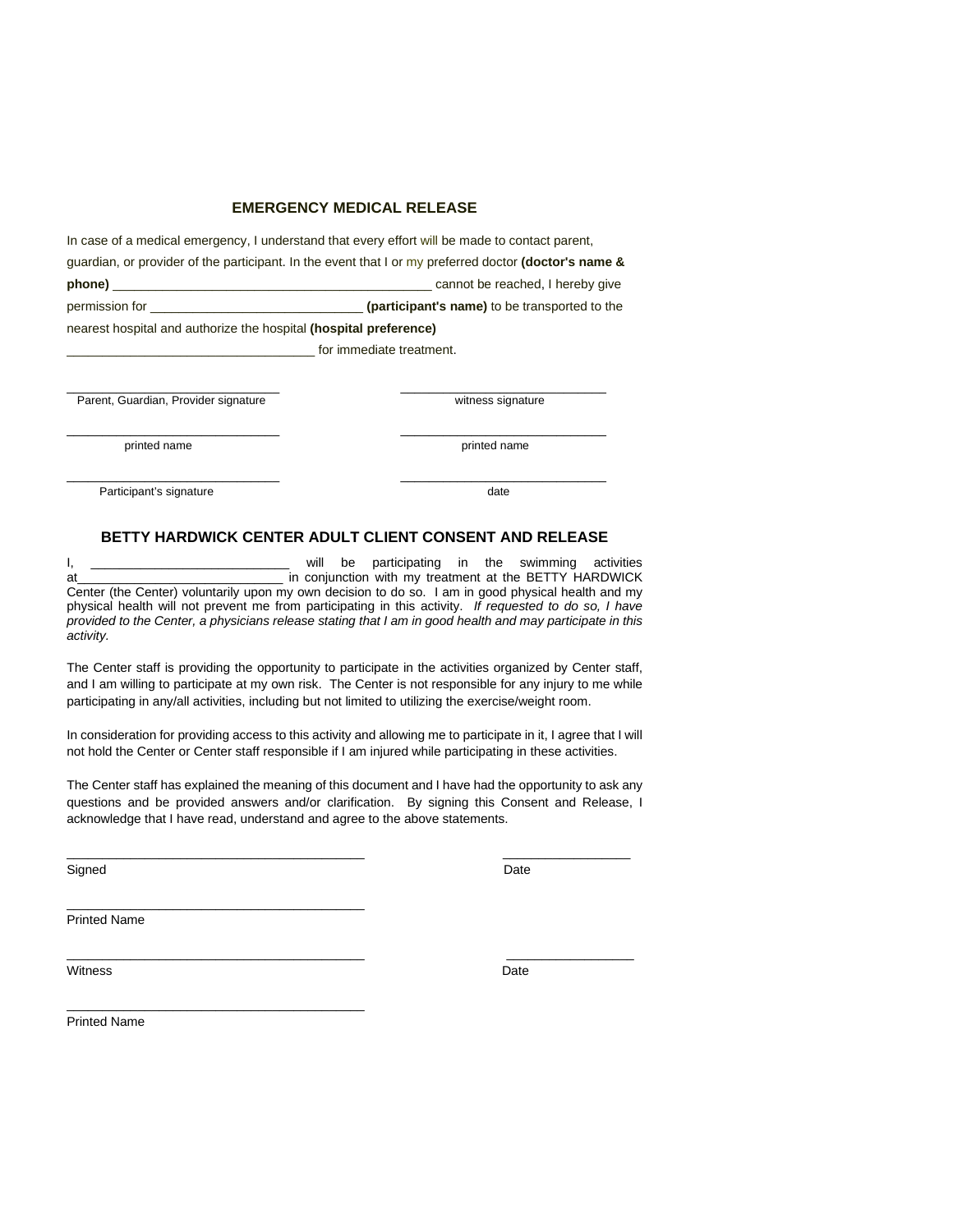## **BETTY HARDWICK (ARC) PHOTO AND VIDEO RELEASE**

Adaptive Recreation always wants to honor our participants' accomplishments, and this is often in print and television media. However, we do understand that circumstances may not always make this possible. We want all our participants and their families to be comfortable with their experience and understand that their privacy is of utmost importance to Betty Hardwick Center. Please take the time to fill out this brief release so that your wishes will be clear to the staff at Adaptive Recreation, enabling us to continue providing a quality experience to you and your family.

**\_\_\_\_I do** give permission

**\_\_\_\_I do not** give permission

for release of any publicity, pictures, film, or tapes of

(\_\_\_\_\_\_\_\_\_\_\_\_\_\_\_\_\_\_\_\_\_\_\_\_\_\_\_\_) **Print Participants Name**

which would assist in promoting and providing recreational services for persons with disabilities. This permission/denial also extends to use in the Betty Hardwick Newsletter, social media and website.

NAME OF PARTICIPANT (Please Print)

\_\_\_\_\_\_\_\_\_\_\_\_\_\_\_\_\_\_\_\_\_\_\_\_\_\_\_\_\_\_\_\_\_\_\_\_

| <b>GUARDIAN/PROVIDER (Please Print)</b>          |             |             |
|--------------------------------------------------|-------------|-------------|
| (If Applicable)                                  |             |             |
| <b>PHONE NUMBER:</b>                             |             |             |
| <b>HOME</b>                                      | <b>CELL</b> | <b>WORK</b> |
| <b>Participant Signature</b>                     |             | Date        |
| Provider/Family/Agency Signature (if applicable) |             | Date        |